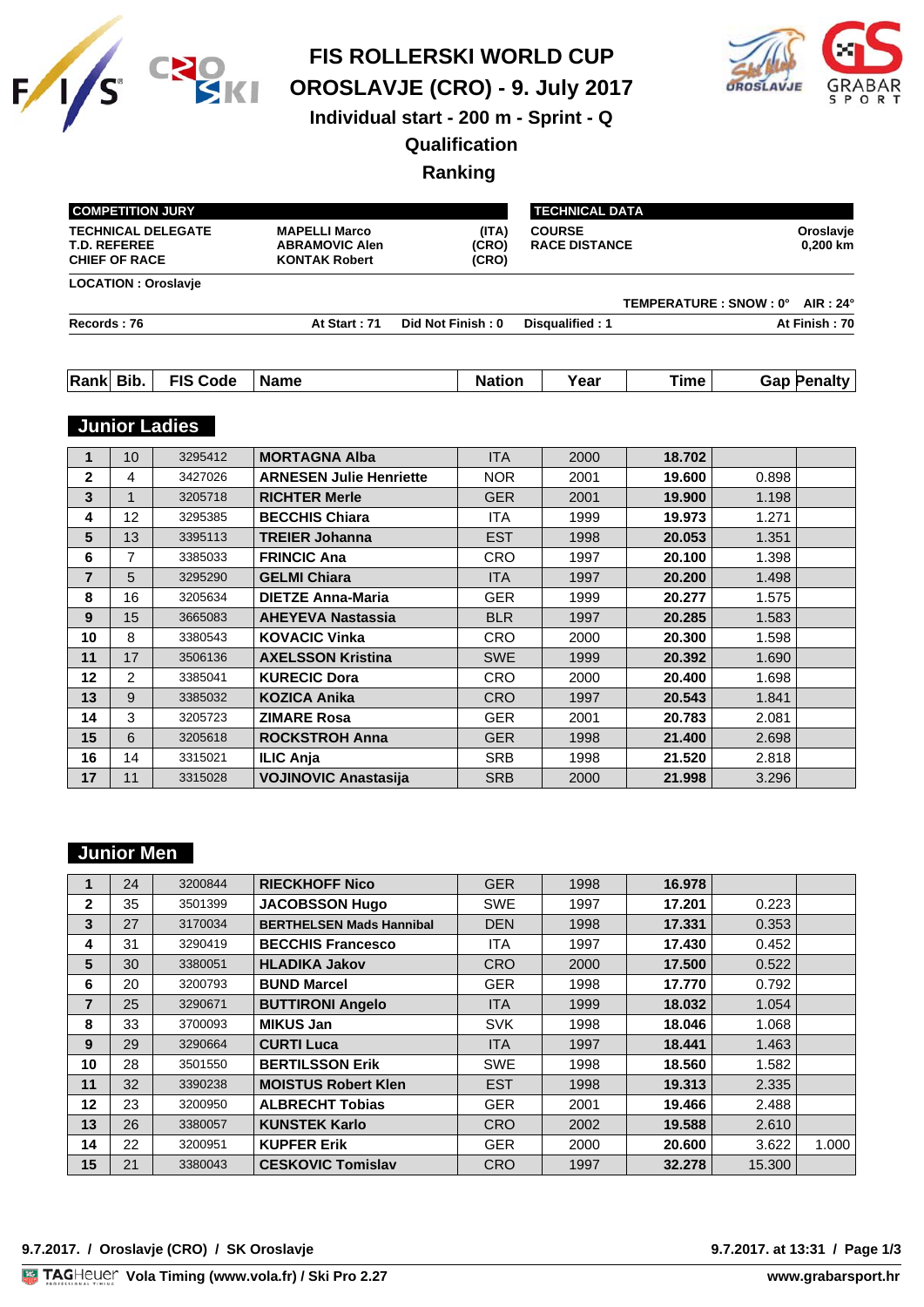

# **FIS ROLLERSKI WORLD CUP OROSLAVJE (CRO) - 9. July 2017 Individual start - 200 m - Sprint - Q Qualification Ranking**



| Rank Bib.         | <b>FIS Code</b> | <b>Name</b>          | <b>Nation</b> | Year | <b>Time</b> | <b>Gap Penalty</b> |
|-------------------|-----------------|----------------------|---------------|------|-------------|--------------------|
| Did Not Start (1) |                 |                      |               |      |             |                    |
| 34                | 3501491         | <b>STRID Gabriel</b> | <b>SWE</b>    | 1997 |             |                    |

# **Records : 76 At Senior Ladies : 71 District : 71 District : 71 District : 71 District : 700 District : 71 District : 71 District : 71 District : 71 District : 71 District : 71 District : 700 District : 700 District : 71**

|              | 45 | 3295222 | <b>BOLZAN Anna</b>        | <b>ITA</b> | 1995 | 18.528 |       |       |
|--------------|----|---------|---------------------------|------------|------|--------|-------|-------|
| $\mathbf{2}$ | 48 | 3486258 | <b>LETUCHEVA Olga</b>     | <b>RUS</b> | 1995 | 18.623 | 0.095 |       |
| 3            | 43 | 3385031 | <b>MRZLJAK Yvonne</b>     | <b>CRO</b> | 1996 | 18.813 | 0.285 |       |
| 4            | 44 | 3486549 | <b>VORONINA Margarita</b> | <b>RUS</b> | 1992 | 18.841 | 0.313 |       |
| 5            | 47 | 3295223 | <b>BOLZAN Lisa</b>        | <b>ITA</b> | 1995 | 18.923 | 0.395 |       |
| 6            | 49 | 3485077 | KONOHOVA Ksenia           | <b>RUS</b> | 1983 | 19.316 | 0.788 |       |
| 7            | 46 | 3485107 | <b>EKTOVA Elena</b>       | <b>RUS</b> | 1981 | 19.467 | 0.939 |       |
| 8            | 50 | 3665046 | <b>NEDYUKHINA Maryia</b>  | <b>BLR</b> | 1992 | 19.523 | 0.995 |       |
| 9            | 40 | 3205384 | <b>WILLERT Tina</b>       | <b>GER</b> | 1993 | 19.591 | 1.063 |       |
| 10           | 53 | 3505883 | <b>OLSSON Sandra</b>      | <b>SWE</b> | 1995 | 19.743 | 1.215 |       |
| 11           | 55 | 3705003 | <b>PROCHAZKOVA Alena</b>  | <b>SVK</b> | 1984 | 19.800 | 1.272 | 1.000 |
| 12           | 54 | 3505223 | <b>SOEDERLUND Helene</b>  | <b>SWE</b> | 1987 | 19.975 | 1.447 |       |
| 13           | 52 | 3486282 | <b>KALININA Arina</b>     | <b>RUS</b> | 1995 | 20.622 | 2.094 |       |
| 14           | 51 | 3235029 | <b>NTANOU Maria</b>       | <b>GRE</b> | 1990 | 20.841 | 2.313 |       |
| 15           | 42 | 3385030 | <b>BLAZENIC Nika</b>      | <b>CRO</b> | 1996 | 21.640 | 3.112 |       |

**Did Not Start (1)**

| . .<br>Λ1<br>. . | $\sim$ $\sim$<br>ו ה הר<br>3385042 | <br><b>FRI</b><br>нею | 42 F | 981 |  |
|------------------|------------------------------------|-----------------------|------|-----|--|
|                  |                                    |                       |      |     |  |

#### **Senior Men**

| 1              | 63 | 3290236 | <b>BERLANDA Alessio</b>         | <b>ITA</b> | 1979 |        |       |  |
|----------------|----|---------|---------------------------------|------------|------|--------|-------|--|
|                |    |         |                                 |            |      | 16.107 |       |  |
| $\overline{2}$ | 74 | 3422938 | <b>OLAFSEN Jostein</b>          | <b>NOR</b> | 1989 | 16.114 | 0.007 |  |
| 3              | 68 | 3480921 | <b>VORONIN Dmitry</b>           | <b>RUS</b> | 1986 | 16.135 | 0.028 |  |
| 4              | 73 | 3421132 | <b>JENSEN Ludvig Sognen</b>     | <b>NOR</b> | 1989 | 16.137 | 0.030 |  |
| 5              | 61 | 3290223 | <b>SBABO Emanuele</b>           | <b>ITA</b> | 1983 | 16.227 | 0.120 |  |
| 6              | 86 | 3420360 | <b>ANDERSEN Ragnar Bragvin</b>  | <b>NOR</b> | 1988 | 16.300 | 0.193 |  |
| $\overline{7}$ | 76 | 3290374 | <b>BECCHIS Emanuele</b>         | <b>ITA</b> | 1993 | 16.433 | 0.326 |  |
| 8              | 75 | 3482469 | <b>SMIRNOV Vitaly</b>           | <b>RUS</b> | 1994 | 16.531 | 0.424 |  |
| 9              | 72 | 3422853 | <b>REIGSTAD Sigurd Bratthen</b> | <b>NOR</b> | 1996 | 16.861 | 0.754 |  |
| 10             | 77 | 3420966 | <b>ANKERSEN Kristian</b>        | <b>NOR</b> | 1991 | 16.942 | 0.835 |  |
| 11             | 82 | 3500743 | <b>GUSTAFSSON Victor</b>        | <b>SWE</b> | 1990 | 17.163 | 1.056 |  |
| 12             | 84 | 3500326 | <b>NORUM Robin</b>              | <b>SWE</b> | 1988 | 17.312 | 1.205 |  |
| 13             | 81 | 3700074 | <b>SULEK Miroslav</b>           | <b>SVK</b> | 1993 | 17.695 | 1.588 |  |
| 14             | 83 | 3700073 | <b>SEGEC Andrej</b>             | <b>SVK</b> | 1994 | 17.751 | 1.644 |  |
| 15             | 67 | 3200574 | <b>WAIDELICH Moritz</b>         | <b>GER</b> | 1995 | 17.819 | 1.712 |  |
| 16             | 78 | 3290372 | <b>TANEL Matteo</b>             | <b>ITA</b> | 1993 | 18.061 | 1.954 |  |
| 17             | 69 | 3290413 | <b>GIARDINA Jacopo</b>          | <b>ITA</b> | 1996 | 18.217 | 2.110 |  |
| 18             | 71 | 3380038 | <b>CRNKOVIC Kresimir</b>        | CRO        | 1995 | 18.315 | 2.208 |  |
| 19             | 85 | 3700049 | <b>MLYNAR Peter</b>             | <b>SVK</b> | 1988 | 18.317 | 2.210 |  |
| 20             | 60 | 3490091 | <b>SANZ Unai</b>                | <b>ESP</b> | 1988 | 18.368 | 2.261 |  |